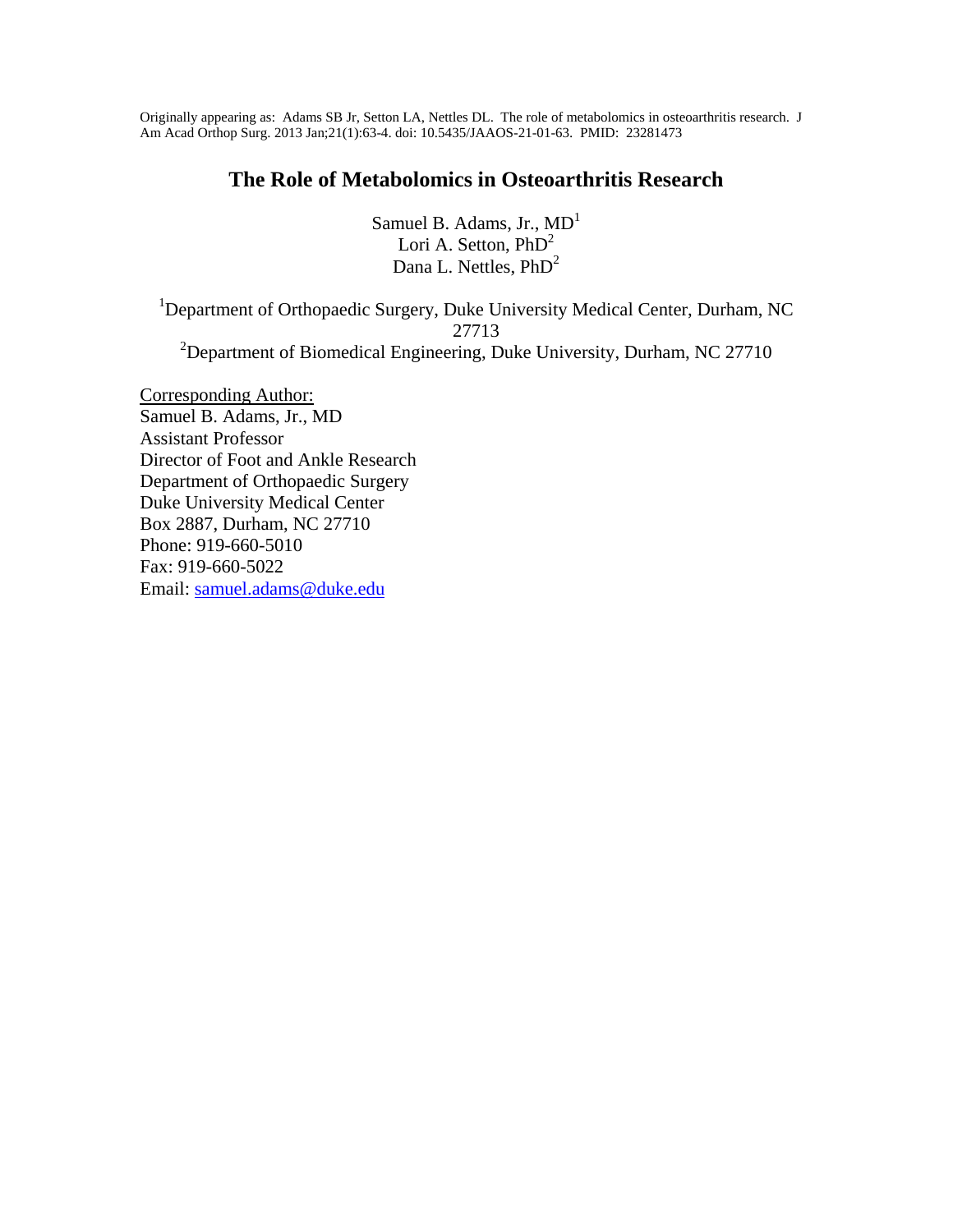Metabolomics is the comprehensive analysis of small molecules in a biological system and has generated great interest for identifying novel biomarkers for disease diagnosis and pharmaceutical treatment. Metabolomics has been used to identify citrate and choline as biomarkers for prostate and breast cancer, respectively. In fact, both tests are now clinically available and supported by most health insurance providers.<sup>1, 2</sup>

Metabolites are the end-products of cellular processes, and their levels can be regarded as the ultimate response of biological systems to genotype, phenotype, and environmental conditions. They encompass a diverse group of low-molecular weight compounds including lipids, amino acids, peptides, nucleic acids, organic acids, vitamins, thiols, and carbohydrates, $3$  and are commonly analyzed using nuclear magnetic resonance spectroscopy, liquid chromatography/mass spectrometry, and/or gas chromatography/mass spectrometry.

Metabolomics may be well suited for osteoarthritis (OA) research for many reasons including the tremendous heterogeneity in the disease process and recognition that no single bbiomarker can reflect the breadth of temporal and pathological processes associated with  $OA<sup>4</sup>$  Combining several biomarkers into a panel will assuredly increase the discriminatory capability<sup>5</sup>, as would occur with metabolic profiling. Secondly, since metabolic perturbations are real-time, they indicate the current disease state, a distinct advantage over current clinical diagnostics and disease monitoring techniques for OA, such as radiography.

Metabolomics has been employed to detect metabolic perturbations in urine, blood, synovium, and synovial fluid (SF) of animal models and patients with OA. Lamers and co-workers<sup>6</sup> used nuclear magnetic resonance to study the urine from guinea pigs that spontaneously develop OA. Disturbances in lactic acid, malic acid,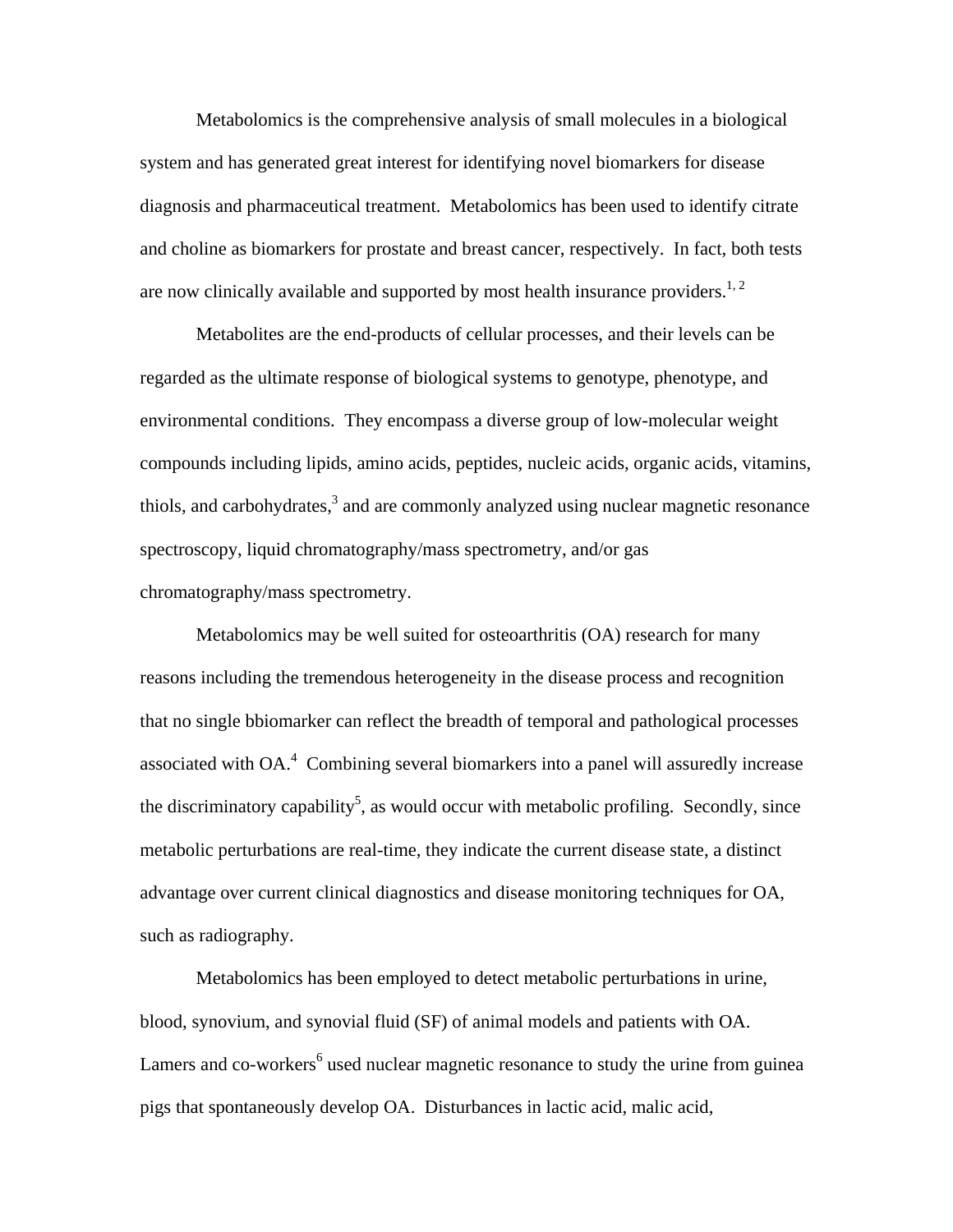hypoxanthine and alanine were found to contribute heavily to the metabolic profile of OA. These investigators further studied the urine of humans with and without OA and found distinct patterns in the NMR spectra that could discriminate between groups.<sup>4</sup> Zhai and co-workers<sup>7</sup> employed metabolomics on human serum in a study of patients with and without knee OA. The investigators demonstrated that the ratios of valine and leucine to histidine were predictive of OA, pointing towards interest in the use of branched-chain amino acids (BCAA) as potential biomarkers.<sup>7</sup> Many of these studies of venous plasma or urine identify metabolites that may be related to aging, altered muscle mass, and other factors that may confound the unique signature of a pathological OA joint. For these reasons, SF may yield the most accurate, real-time, and joint-specific metabolic profile.

Metabolomics has been performed on SF from experimentally induced OA in canine knee joints.<sup>8</sup> The nuclear magnetic resonance spectra demonstrated increased concentrations of lactate, pyruvate, glycerol, alanine, isoleucine, hydroxybutyrate, hydroxyisobutyrate, and lipoprotein associated fatty acids. The investigators concluded that the intra-articular environment of OA was more hypoxic and acidotic than in the normal joint, and that arthritic joints may rely in part upon altered lipid metabolic pathways.

 We have performed metabolomics on both human synovium and SF. In our first study, the metabolic profile of conditioned media collected from synovium explant cultures was obtained for tissues from patients undergoing total knee arthroplasty (endstage OA) and from patients undergoing ligament or meniscal repair with little or no evidence of  $OA$ <sup>9</sup>. Thirteen metabolites were significantly elevated in the end-stage  $OA$ group and included glutamine, succinate, pro-hydroxyproline, amongst others. Despite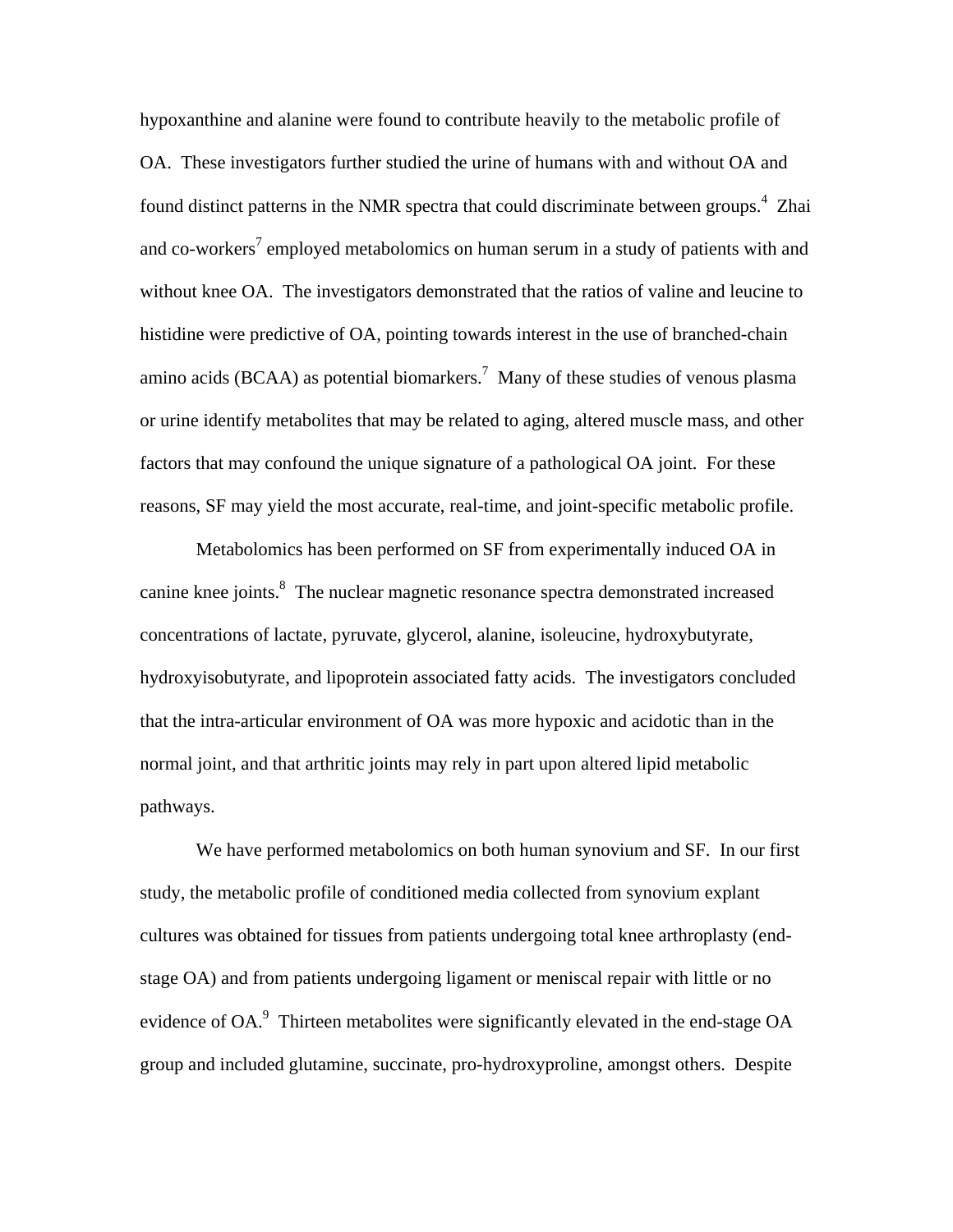results suggestive of a distinct metabolic profile in OA, the synovium culture method does not easily translate into clinical practice.

 In a second study, we performed metabolomics on ankle SF of patients with and without ankle  $OA<sup>10</sup>$ . Results identified 106 metabolites as significantly elevated in the OA samples and represented perturbations in virtually all metabolic pathways, including amino acid metabolism, carbohydrate metabolism, mitochondrial oxidation, lipid metabolism, peptide, vitamin, and nucleotide synthesis, and redox homeostasis. More importantly, when a rigorous decision tree analysis was applied to the metabolic profiles of the two populations, a 90% discriminatory accuracy was achieved, indicating the potential use of this technology as a diagnostic tool for OA. Studies are ongoing to confirm these findings in a larger population and to generate a narrowed panel of metabolic biomarkers and measurement methods for translation into the clinic.

 In conclusion, metabolic profiling of biofluids and tissues can provide a panoramic view of the current physiologic state of a biological system such as the intraarticular environment of an osteoarthritic joint. We envision the role of metabolomics for OA as a clinically applied diagnostic tool in which a sample of a patient's synovial fluid would be analyzed for a panel of metabolite biomarkers, similar to following serial values from a complete blood count. Alterations in the metabolic profile could indicate disease progression or a therapeutic response at a resolution not possible with currently employed clinical techniques.

## **References**

**1.** Serkova NJ, Spratlin JL, Eckhardt SG. NMR-based metabolomics: translational application and treatment of cancer. *Curr Opin Mol Ther.* Dec 2007;9(6):572-585.